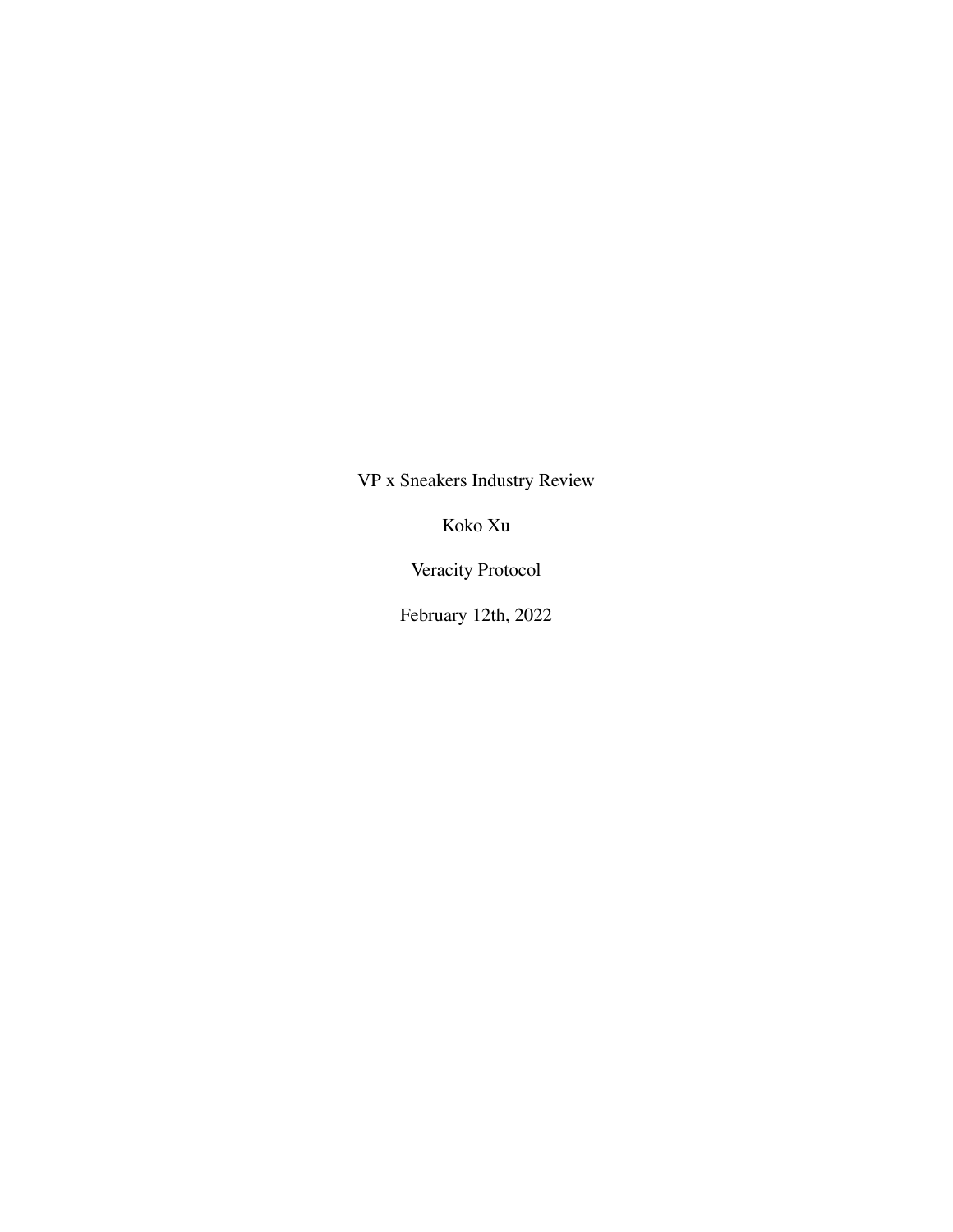# **Agenda**

- 1. Sneaker Industry
	- a. Sneaker Journey
	- b. Sneaker Manufacturing Market
	- c. Sneaker Retail Market (Online/Physical)
	- d. Sneaker Wholesale Market
	- e. Sneaker Resale Market

# 2. Notable Problems

- a. Brands
- b. Resellers
- c. Resale Facilitators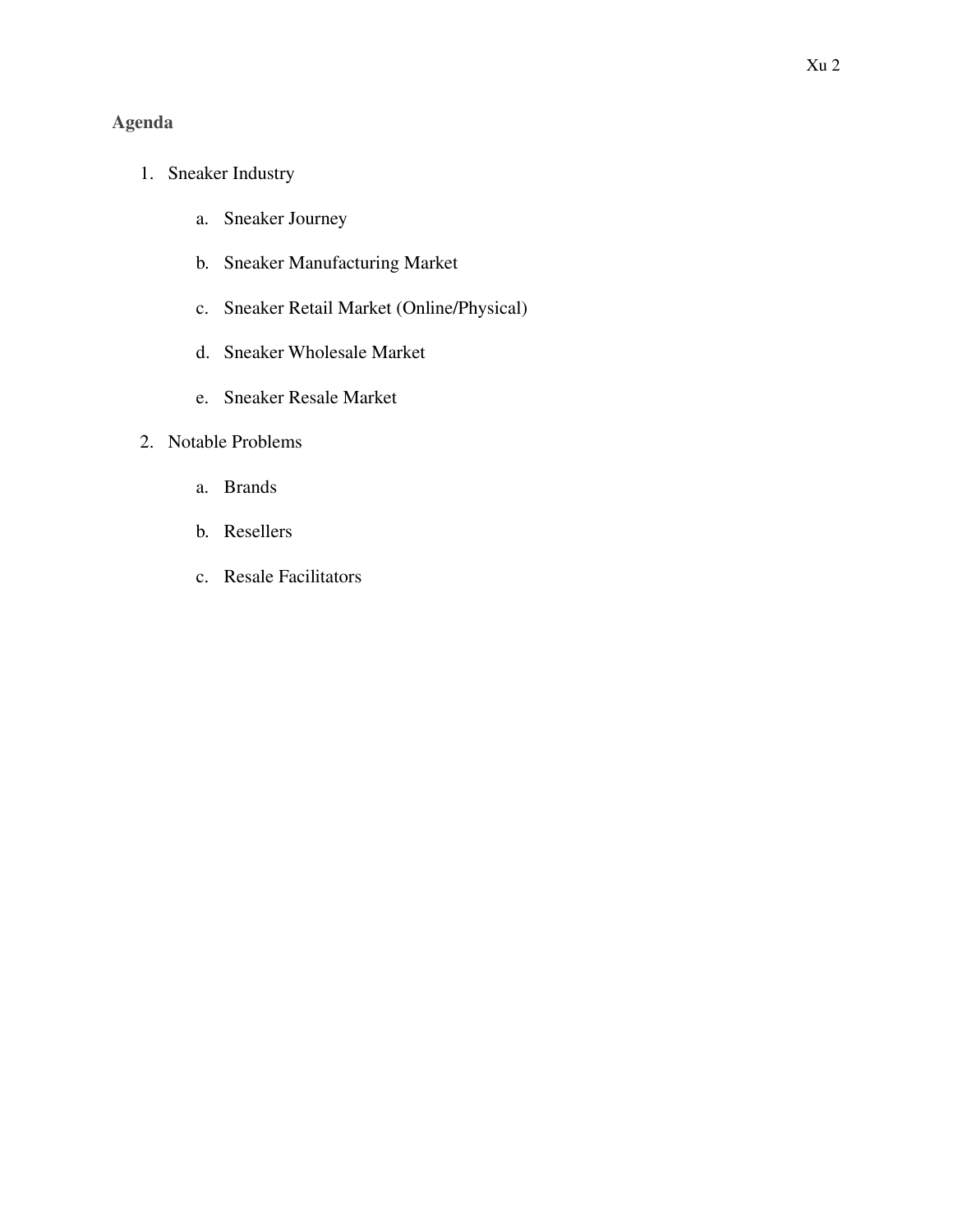#### **Sneaker Industry**

The sneaker industry is a complex ecosystem made up of three main players: sneaker manufacturers, sneaker retailers, and sneaker resellers (and affiliate platforms). These players combined make up a \$85 billion Global Sneaker Industry (2022) with a CAGR of 7.2%, which is projected to grow to over \$130 billion by 2027. In this section, I will break down the three markets that make up the industry and highlight key players in each.

#### *Sneaker Journey*

The sneaker lifecycle from manufacturing to end consumer is complex and involves many players. After raw materials arrive at manufacturing facilities, sneakers are produced by third party *manufacturers* with outsource contracts from *brands* like Nike. The finished products are then shipped to Nike's facilities for distribution. The sneakers are diverted into two channels from here: some are sold directly through Nike's online and physical stores while others are sold to *wholesalers* at a discounted price. At this point, more common sneakers are bought by end consumers for wear, while higher value sneakers are bought by resellers. This is the primary market for sneakers. After this point, the sneakers enter the resale ecosystem. Resellers sell sneakers through multiple channels. First, resellers can sell their inventory directly to their personal clientele, who buy the sneakers for wear. Second, resellers can sell their inventory to someone via secondary market platforms like StockX. Third, resellers can ship their sneakers to consignment stores, who sell the sneakers to end consumers for the resellers via physical and online stores. Lastly, resellers can sell to other resellers, who go through the same channels to eventually get the sneakers in the hands of end consumers (see figure below).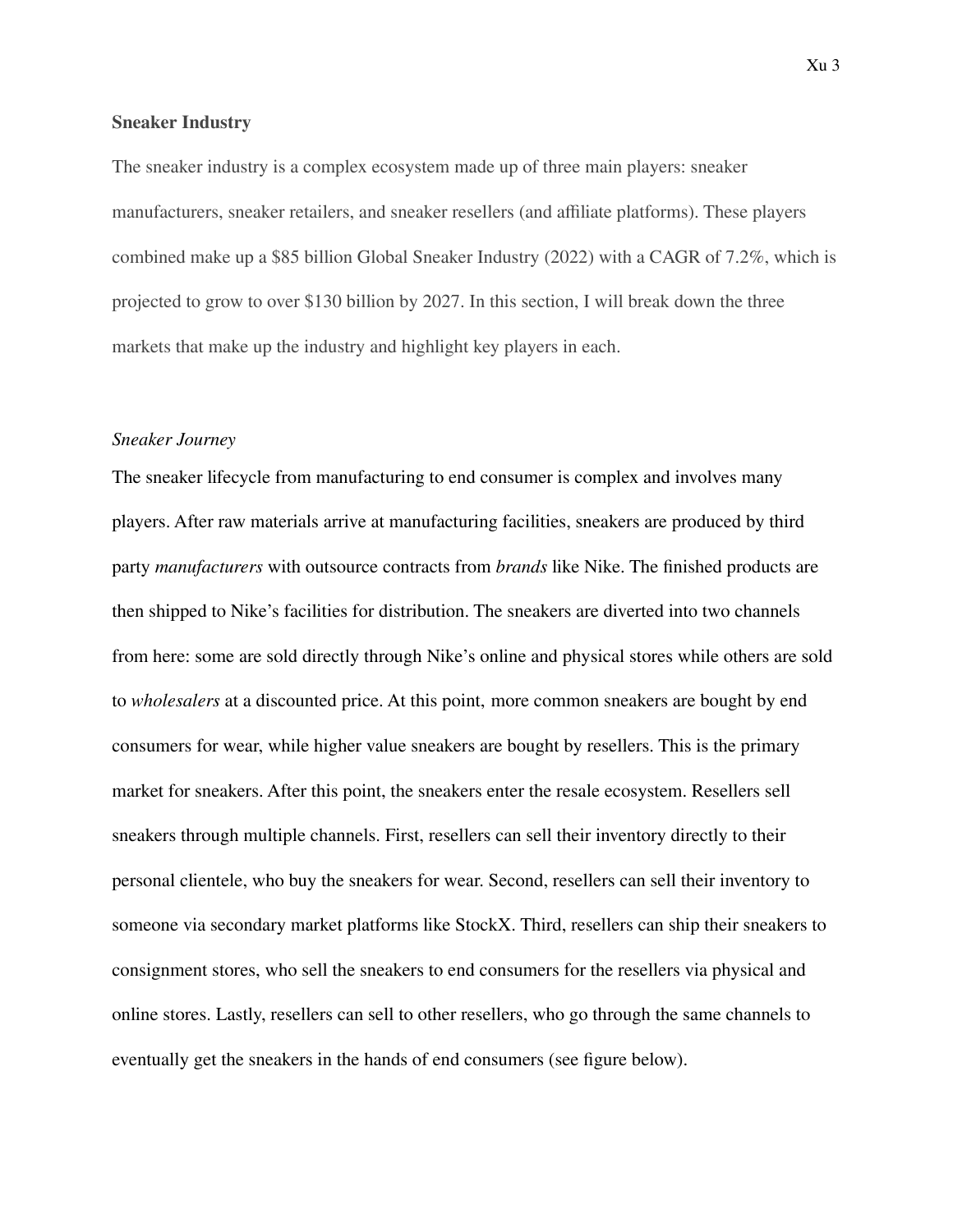# **Veracity Protocol**

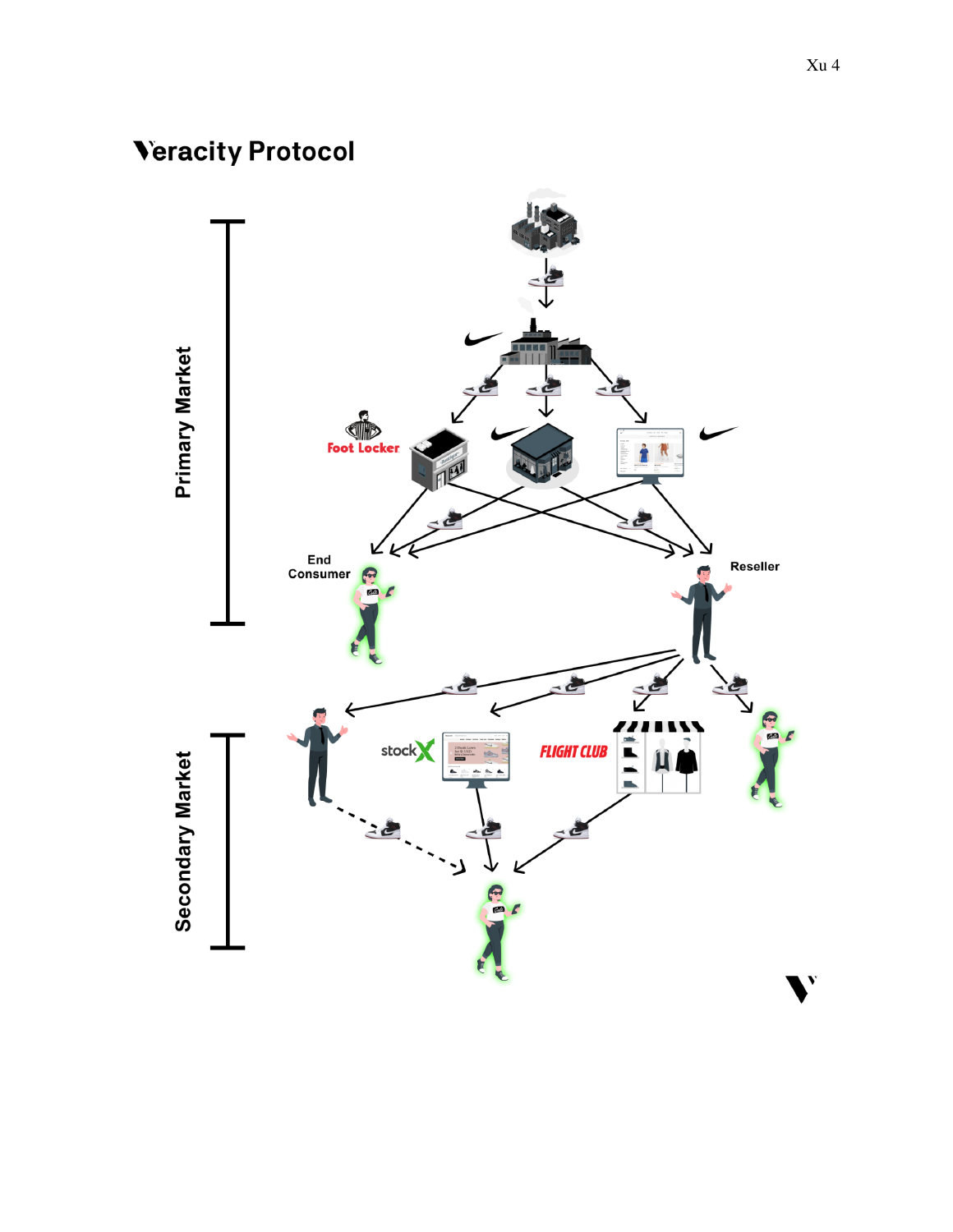#### *Sneaker Manufacturing Market*

The Global Footwear Manufacturing market is valued at around \$200 billion with a CAGR of 3.2%, projected to reach \$220 billion by 2025. Key players include Yue Yuen Industrial, Belle International, and Li Ning Company.

## *Sneaker Retail Market (Online)*

The Online Shoe Sales market is currently valued at \$22 billion with a CAGR of 6.5%, projected to reach \$28.7 billion by 2025. Key players include Nike, Adidas, Puma.

## *Sneaker Retail Market (Physical)*

The US Shoe Stores market is currently valued at \$42.6 billion with a CAGR of 2%, projected to reach \$46.2 billion by 2026. Key players include Nike, Adidas, Puma.

## *Sneaker Wholesale Market*

The US Footwear Wholesaling market is currently valued at \$35.7 billion with a CAGR of 1.3%, projected to reach \$37.6 billion by 2026. Key players include Footlocker, Champs Sports, Eastbay, Footaction.

#### *Sneaker Resale Market*

The Global Sneaker Resale market is currently estimated to be \$9 billion with a CAGR of 15.8%, projected to reach \$30 billion by 2030. Key players include resale platforms like StockX, GOAT, eBay, and consignment stores like Flight Club, Stadium Goods, Urban Necessities. Individual sneaker resellers are also a driving force for the market.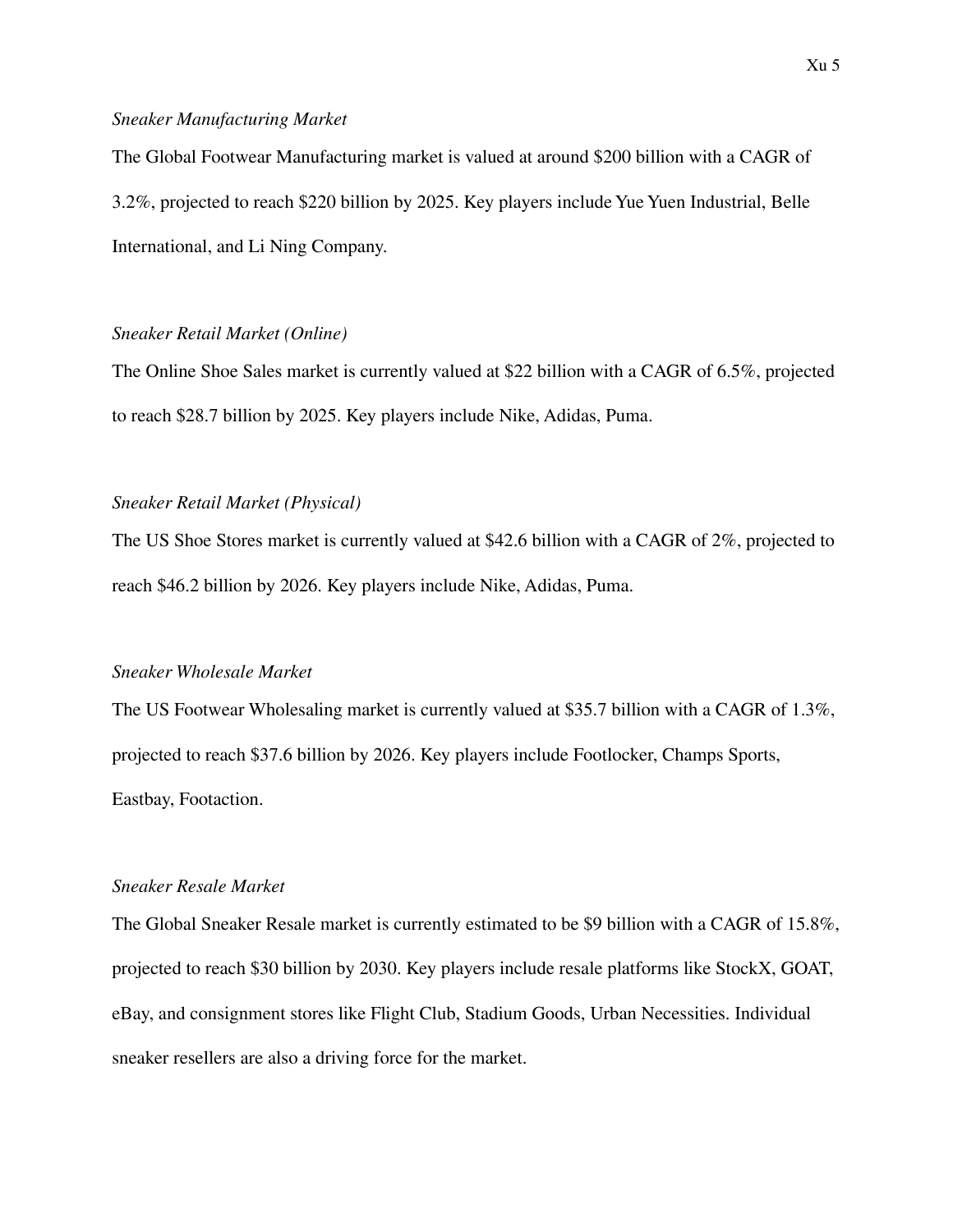#### **Notable Problems**

#### *Brands*

Brands like Nike have long been supplying the secondary sneaker market as a marketing tactic to create "hype" around valuable drops. These drops can be collabs with Designers, Athletes, Musicians, or other celebrities. Nike's Jordan brand makes up 96% of the sneaker resale market, and "sneakerheads" fervently rush to collect new drops for personal use or profit. Due to the high-value-sneakers' low supply, sneakerheads use tactics like camping outside of retail stores, coding bots to scrape the web, bribing store workers to pre order, and in extreme cases even murder in order to gain ownership of certain sneakers. This creates "hype" around Nike's Jordan brand, which in turn creates brand loyalty and increases revenue. However, it also means that fans of the brand likely won't be able to gain access to high-value-sneakers at retail price, and face the choice of paying resale prices that are often 3-5x the retail price, or buying counterfeits to represent the brand. In the latter case, the consumers wish to use the brand's product, but no revenue is going to the brand for buying counterfeit sneakers. This creates inefficiencies and turns away customers for the brand. Nike also gains no monetary value from its sneakers moving through the secondary market, even though the transactions are solely driven by Nike's brand. As the NFT industry continues to grow, brands are looking for ways to participate in the market (as shown by Nike's December 2021 acquisition of RTFKT). These brands lack a solution to tie their NFT products to their physical products, since existing technologies like NFC chips are prone to tampering and damages the fashion of the sneaker. Data is also a problem for brands, as they can only roughly estimate performance of sneakers after the primary market. These data points can be used to build predictive models to improve future sneaker designs/collabs.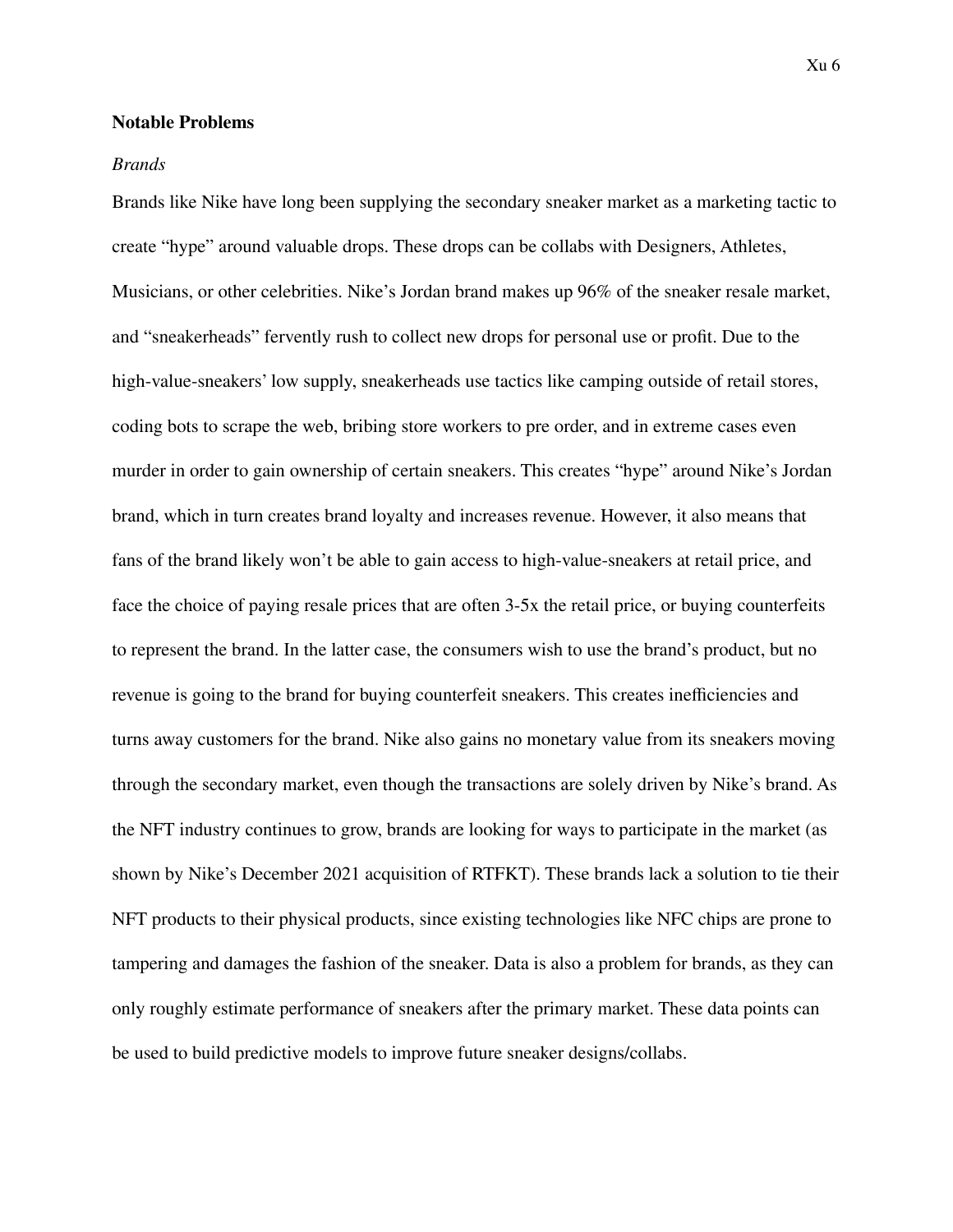#### *Resellers*

Sneaker resellers store and sell high-value-sneakers to consumers for profit. Being a sneaker reseller requires deep industry knowledge and connections, and the barrier to entry is high due to capital requirements, knowledge gap, and reputation. Individual resellers depend heavily on reputation - consumers come to famous resellers for their guaranteed authenticity and collection of rare sneakers. Thus, creating and maintaining a reputation of having authentic sneakers is vital to a reseller's business. This also means that novice resellers struggle to build up their authentication skillset and seasoned resellers can suffer tremendous loss from selling even one counterfeit sneaker. Resellers also need to individually maintain a large inventory of sneakers, as well as handling shipping/processing in house. This is a very laborious process that takes up the majority of a reseller's time. The reason that a robust central inventory management solution does not exist in the industry is because resellers lose control of their inventory when they store sneakers at third parties. Good examples of this are Consignment Stores like Flight Club, who receive sneakers from resellers and list them in their physical and online stores. When buyers are browsing through Flight Club, they are not aware of which pair of sneakers came from which resellers, and thus resellers don't benefit from reputation-building associated with personal clientele sales. Resellers also don't receive payment until the sneakers are sold through Flight Club, which can sometimes take years. The sneaker secondary market is often compared to the stock market, however, due to the nature of CPG products transactions are a lot less fluid than the stock market. NFTs may be a solution to increase fluidity.